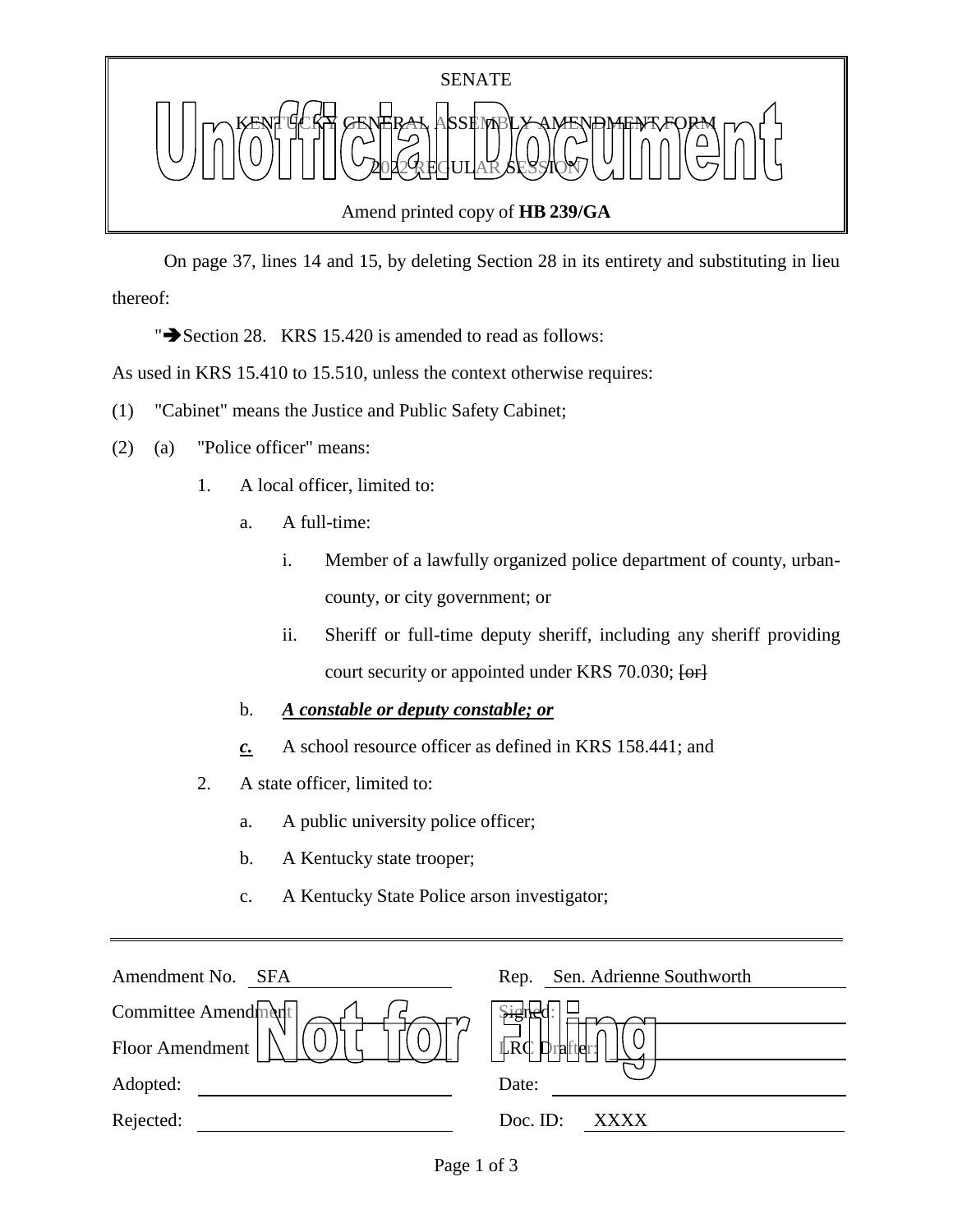$\text{SENA}[\mathbb{E} | \mid_{\mathsf{T}} \frown \bigcap_{\mathsf{S}} \mathsf{G}] \frown \bigcup_{\mathsf{S}} \bigcap_{\mathsf{S}} \bigcap_{\mathsf{S}} \bigcap_{\mathsf{S}} \bigcap_{\mathsf{S}} \bigcap_{\mathsf{S}} \mathsf{G} \mathsf{G} \bigcap_{\mathsf{S}} \mathsf{G} \mathsf{G} \bigcap_{\mathsf{S}} \mathsf{G} \bigcap_{\mathsf{S}} \mathsf{G} \bigcap_{\mathsf{S}} \mathsf{G} \bigcap_{\mathsf{S}} \mathsf{G} \bigcap_{\mathsf{S}} \mathsf{G} \big$ Sbufhworth  $2022$  REGULAR SESSION DOLLOURED DO COURT TO CHARLED.  $\chi_{\rm{H}}$ 

Amend printed copy of **HB 239/GA**

- d. A Kentucky State Police hazardous device investigator;
- e. A Kentucky State Police legislative security specialist;
- f. A Kentucky vehicle enforcement officer;
- g. A Kentucky Horse Park mounted patrol officer, subject to KRS  $15.460(1)(f);$
- h. A Kentucky state park ranger, subject to KRS 15.460(1)(f);
- i. An agriculture investigator;
- j. A charitable gaming investigator;
- k. An alcoholic beverage control investigator;
- l. An insurance fraud investigator;
- m. An Attorney General investigator; and
- n. A Kentucky Department of Fish and Wildlife Resources conservation officer, subject to KRS 15.460(1)(e);

who is responsible for the prevention and detection of crime and the enforcement of the general criminal laws of the state;

- (b) "Police officer" does not include any sheriff who earns the maximum constitutional salary for this office, any special deputy sheriff appointed under KRS 70.045, any **[constable, deputy constable, ]district detective, deputy district detective, special local** peace officer, auxiliary police officer, or any other peace officer not specifically authorized in KRS 15.410 to 15.510;
- (3) "Police department" means the employer of a police officer;
- (4) "Retirement plan" means a defined benefit plan consisting of required employer contributions pursuant to KRS 61.565, 61.702, or any other provision of law;
- (5) "Unit of government" means any city, county, combination of cities and counties, public